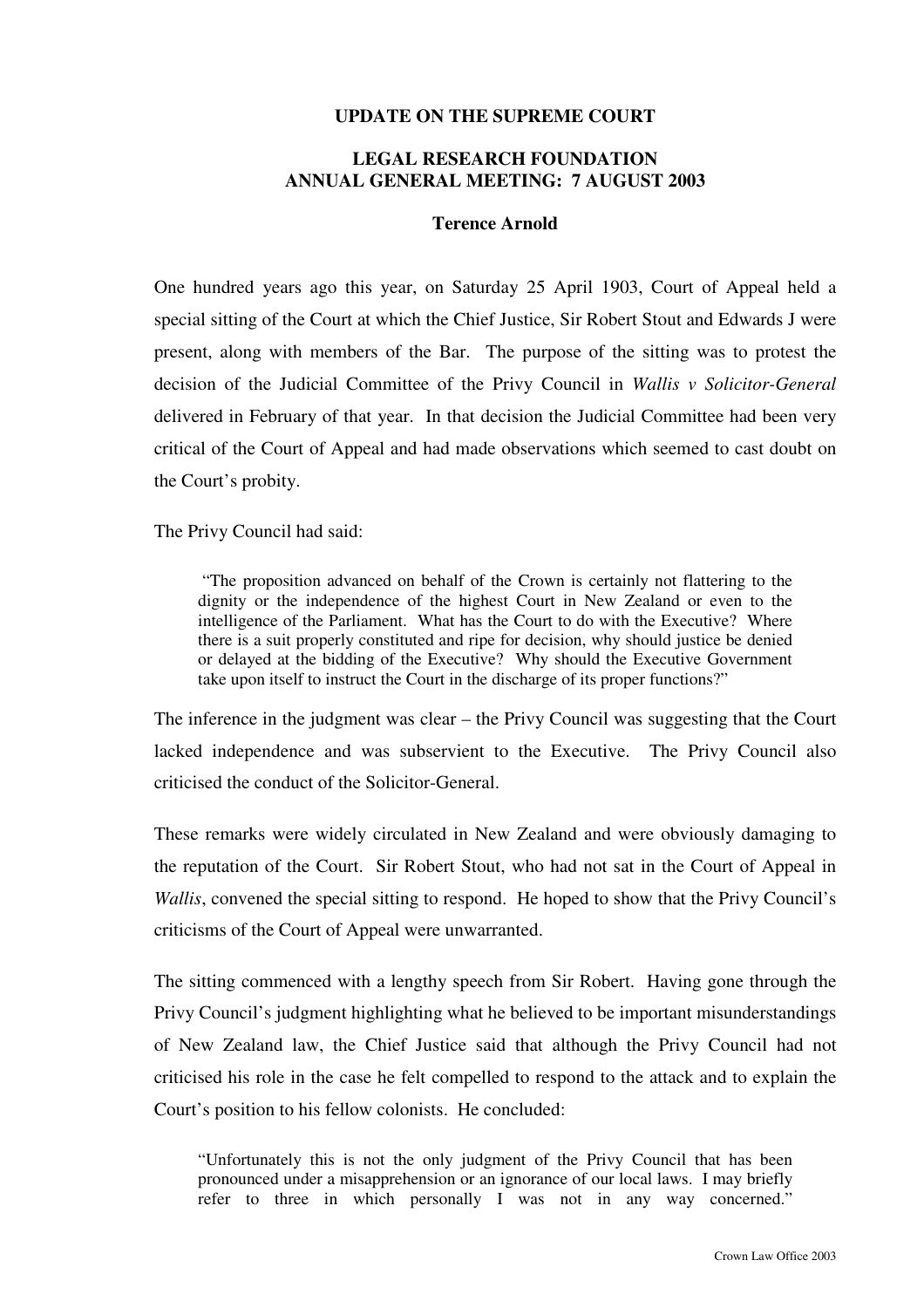His Honour then briefly discussed three further decisions before concluding:

"The matter is really a serious one. A great Imperial judicial tribunal sitting in the capital of the Empire, dispensing justice even to the meanest of British subjects in the uttermost parts of the earth, is a great and noble ideal. But if that tribunal is not acquainted with the laws it is called upon to interpret or administer, it may unconsciously become the worker of injustice. And if such should unfortunately happen, that Imperial spirit that is the true bond of union amongst His Majesty's subjects must be weakened. At present we in New Zealand are, so far as the Privy Council is concerned, in an unfortunate position. It has shown that it knows not our statutes, or our conveyancing terms, or our history. What the remedy may be, or can be, for such a state of things, it is not at present in my province to suggest."

The Chief Justice then read a speech prepared by Williams J, the presiding Judge on the Court of Appeal in *Wallis,* which was followed by a speech from Edwards J. This was followed by an impromptu speech from Mr Travers, whom the report describes as the doyen of the local Bar. He expressed the Bar's complete confidence in the integrity of the Bench and said:

> *"Humanum est errare* is common to every institution in the world, and the acts and dealings of all classes of persons, and it was not surprising if some of the decisions had not been upheld. We are quite willing that Your Honours should treat the protest made by the Judges of the Court of Appeal as though it were supported in every point by members of the Bar."

Word of this protest seems to have reached England quite quickly because in the July 1903 edition of the Law Quarterly Review there is an editorial note about it. The writer noted that there had been "an authoritative declaration that Their Lordships had no intention of being personally offensive to the New Zealand Court" and defended Their Lordships from the charge of ignorance of local law by saying that they could not be expected to know the statute law of every country in the Empire and it was the task of counsel to draw all relevant local law to Their Lordships attention. Otherwise Their Lordships would assume that the local law was the same as the law of England.

The following year, in 1904, the Chief Justice published an article in the Commonwealth Law Review in which he called for the abolition of the right to appeal to the Judicial Committee and suggested as an alternative either using the existing Court of Appeal or establishing a new Court of final appeal. In some respects, it is obvious that the article was written a hundred years ago – the style of language, the references to Empire and the exclusive use of the male pronoun all illustrate this. In other respects, however, the article could have been written yesterday – the various arguments that the Chief Justice makes in favour of abolishing the right of appeal to the Privy Council, and his responses to the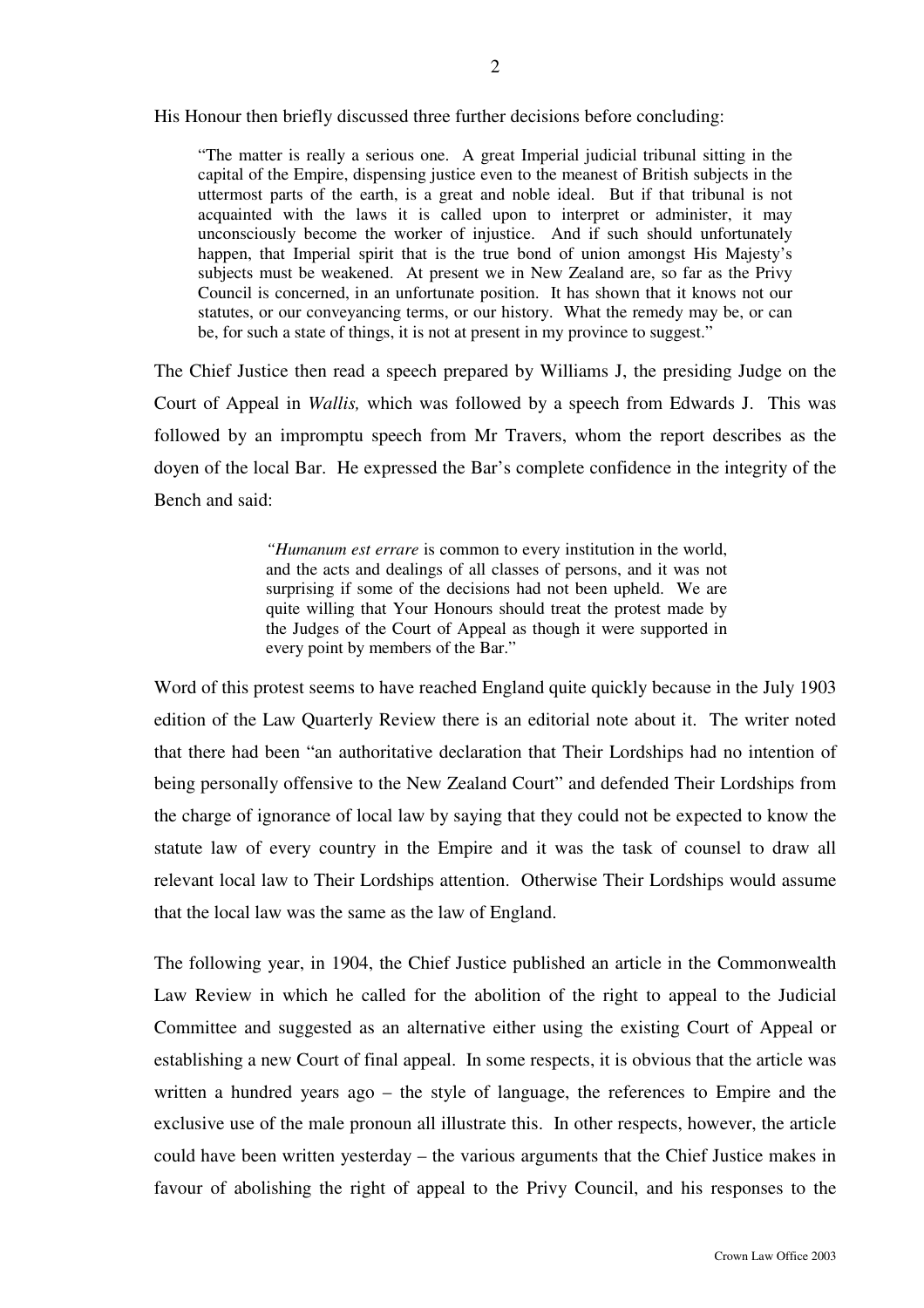contrary arguments, are essentially the same as the points being made in New Zealand today.

There is one exception to this. The article makes no reference to the Treaty or the Maori dimension. But it is interesting to note that even at that time some Maori supported at least limited abolition. In *Assets v Mere Roihi* [1905] AC 176 the Privy Council had overturned a judgment of the Court of Appeal which was in favour of certain Maori plaintiffs. Following the Privy Council's decision, the Maori plaintiffs, together with other Maori, petitioned Parliament to end appeals to the Privy Council, at least in respect to Maori land issues. The petition read in part:

"That your petitioners object to the decisions of the New Zealand Judges upon Native Land Laws being referred to a Court in England whose Judges know nothing of the Laws they are thus called upon to interpret, and who are entirely ignorant of the circumstances surrounding Native Legislation and the wrongs and remedies proposed to be dealt with therein.

….

That your petitioners object to the titles to their lands and their interests therein being referred to any Court outside of New Zealand, or to any tribunal composed of Judges who know nothing about New Zealand law and the Native people."

Ultimately none of this went anywhere. But over the past 25 years the question whether or not New Zealand should retain appeals to the Privy Council has arisen numerous times. The issue was raised in the 1978 Report of the Royal Commission on the Courts and again in 1989 in the Law Commission's Report on the Structure of the Courts. The latter report suggested that "the final New Zealand Court responsible for developing and clarifying the law of New Zealand should be composed of senior New Zealand Judges who are part of our community and are closely familiar with our historical, social and legal history."

Following a Cabinet instruction, my predecessor produced a report on the future of appeals to the Privy Council in 1995. The following year Sir Douglas Graham, then Minister of Justice, introduced the New Zealand Courts Structures Bill into Parliament, the purpose of which was to end New Zealand appeals to the Privy Council. However, that Bill was withdrawn as a consequence of the 1996 Coalition Agreement between National and New Zealand First.

In early 2000 the Labour Alliance Government said that it was willing to review the role of the Privy Council. In December 2000 it issued a discussion paper entitled *Reshaping New Zealand's Appeal Structure*, and invited public comment on several options to replace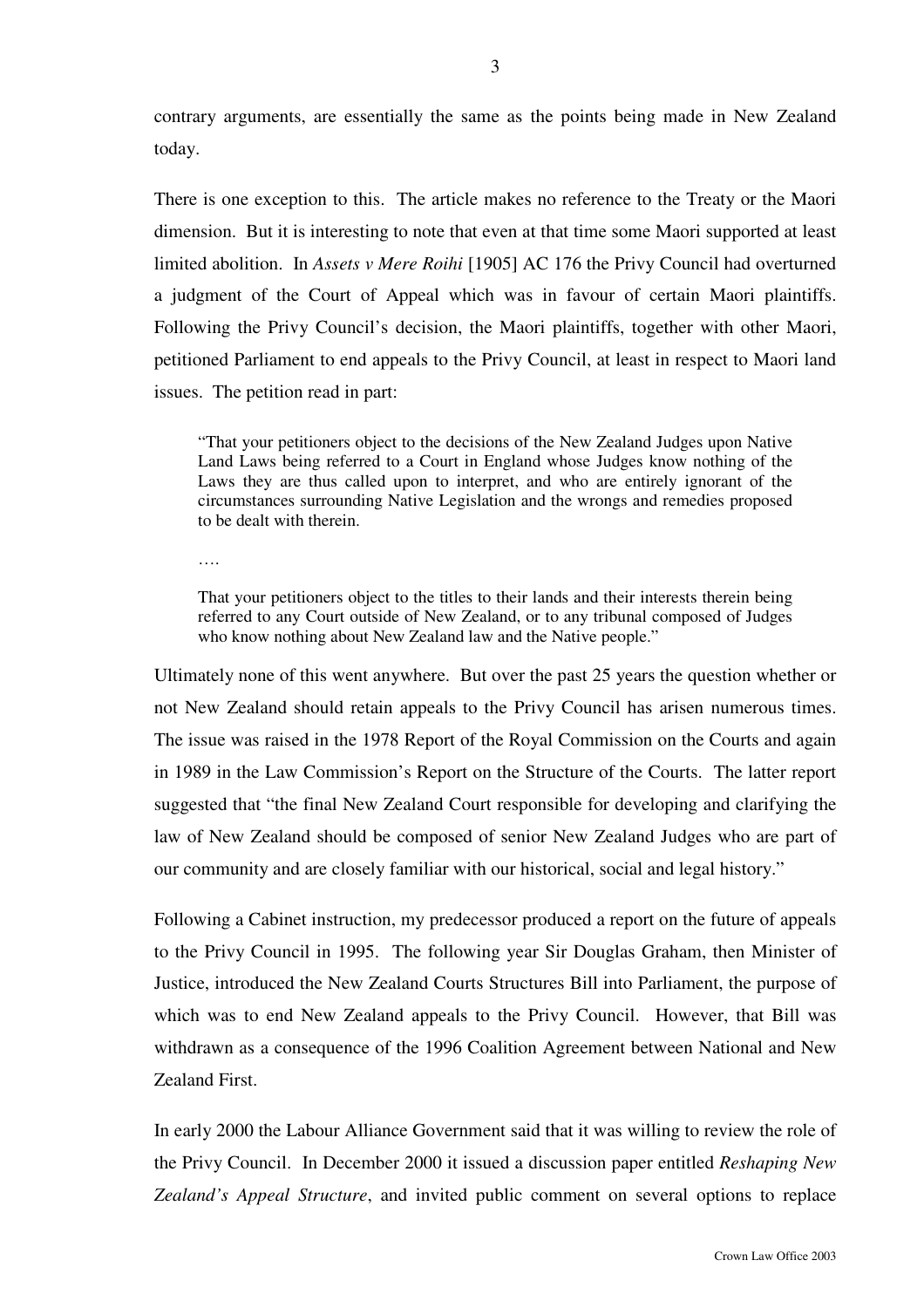appeals to the Privy Council. While the submissions were evenly divided on the question whether appeals to the Privy Council should be abolished or retained, there was a clear consensus that, if appeals to the Privy Council were to be ended, a replacement stand alone Court sitting above the Court of Appeal should be established. This led to a further round of consultation, particularly with Maori, and then to the establishment of a Ministerial Advisory Group, which I chaired, to consider issues relating to a local court of final appeal as an alternative to the Privy Council. The Supreme Court Bill, as introduced, is based essentially on the work of that Advisory Group.

#### **Work of Select Committee to Date**

The Select Committee has finished its hearing of submissions. It received 315 submissions, 312 in writing, and heard over 100 submitters orally. The Committee sat for five days of hearings in Wellington, three days of hearings in Auckland and for one day in Rotorua. In addition, most members of the Committee attended the recent hui in Taupo on the courts system. Among the issues dealt with at the hui were appeals to the Privy Council and the proposed establishment of a Supreme Court.

Of the 315 submissions, about 40% favoured abolition of the right of appeal to the Privy Council, 54% opposed abolition and 6% expressed no view, preferring to comment on specific aspects of what was proposed in relation to the Supreme Court. The strength of the opposition varied, from adamant to qualified (i.e., if changes were made to, for example, the Supreme Court appointment process, the submitter would support abolition). About half of the submissions came from individuals, the other half from entities or groups. About a quarter of the submissions came from what might be described as legal interests and 12% from Maori.

As to the submissions from legal interests, the New Zealand Law Society did not argue for or against abolition because, as I understand it, it did not believe that it had a clear mandate either way. The Auckland Women Lawyers' Association took the same approach. A number of the District Law Societies did argue for retention on the basis of surveys or, in one case, of a motion passed at an AGM. One of the difficulties with the surveys, however, is that they had a low response rate – 16.5% in Auckland, for example, although the Bar Association achieved a better response at 37%.

The principal arguments for and against retention of the right to appeal to the Privy Council are, I am sure, well known to you, so that there is little point in outlining them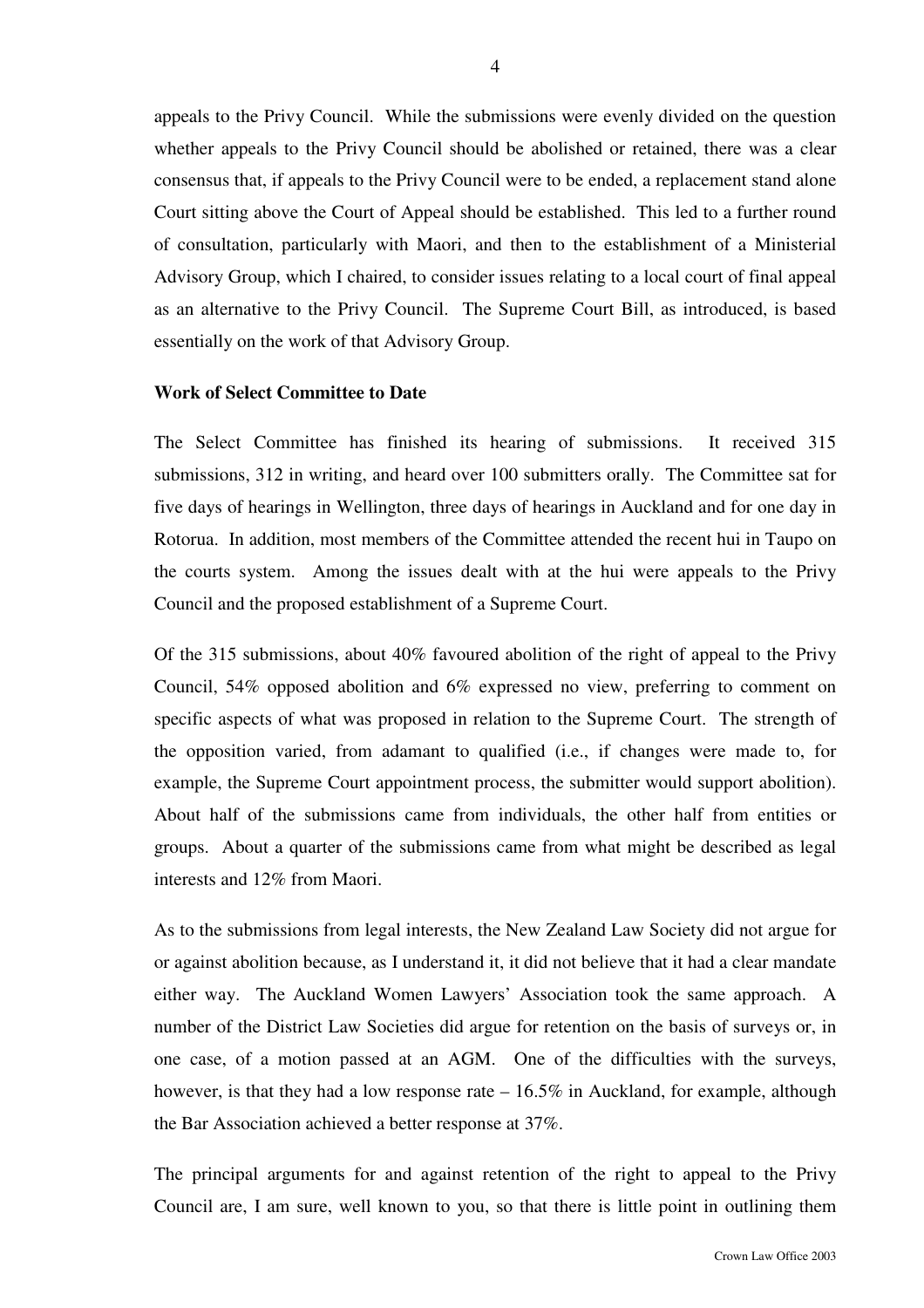here. All I need say is that every conceivable argument either way seems to have been made.

In addition, there were numerous comments on specific aspects of the Bill.

Now that the submission process is complete, the Committee will deliberate, with the objective of delivering its report to Parliament by 25 September 2003.

# **International Developments**

There have been two international developments recently which impact on the question of appeals to the Privy Council. I deal briefly with each.

First, on 12 June 2003 the British Government announced that it proposed to create a Supreme Court to replace the Appellate Committee of the House of Lords as a final Court of Appeal for England and Wales, Northern Ireland and Scotland. On 14 July, Lord Falconer, the (perhaps last) Lord Chancellor, issued three consultation papers, one dealing with the question of a Supreme Court for the United Kingdom, another dealing with a new judicial appointment process and a third dealing with the rank of Queen's Counsel.

In relation to the Supreme Court, the British Government's proposal is as follows:

- A new Supreme Court for the United Kingdom will be established. According to the consultation paper, "the intention is that the new Court will put the relationship between the Executive, the legislature and the judiciary on a modern footing, which takes account of people's expectations about the independence and transparency of the judicial system."
- The current Law Lords will become members of the new Supreme Court. Future appointees, however, will not be members of the House of Lords. This is perceived as necessary to preserve the separation of powers.
- The new Supreme Court will take over the responsibility for devolution cases that currently fall within the jurisdiction of the Judicial Committee of the Privy Council. As the Privy Council's jurisdiction as an appeal body in relation to health related disciplinary tribunals was removed earlier this year, the consequence is that the Privy Council will exist simply for the purpose of dealing with appeals from those countries and dependencies which maintain a right of appeal to the Privy Council.
- The new Supreme Court will not be a constitutional Court in the sense that the American Supreme Court is, with the power to strike down legislation. Rather, it will continue to perform the functions that the House of Lords has been performing. Provision will be made to supplement the Supreme Court Bench for devolution cases if necessary.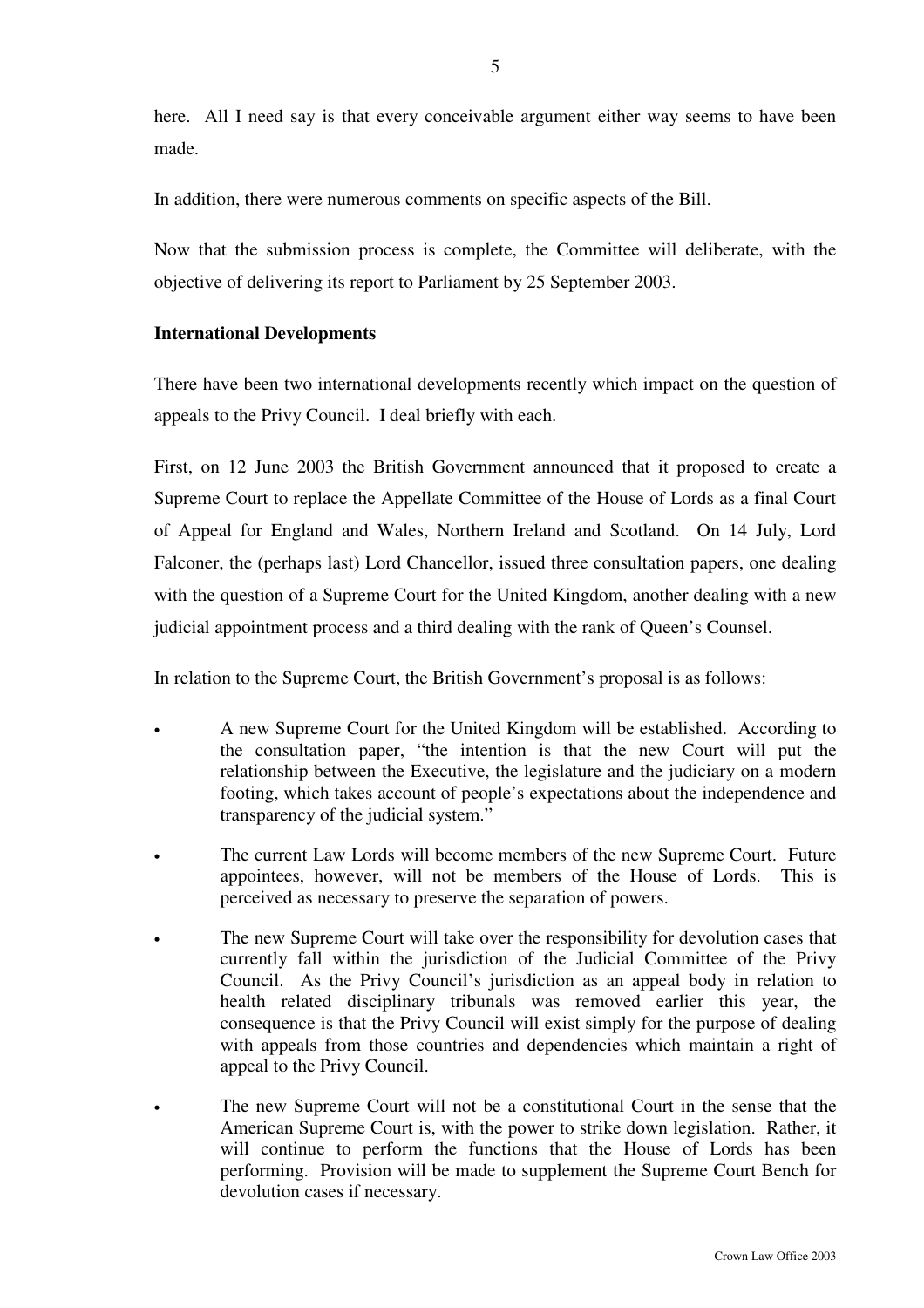Second, in addition to these announcements from the British Government, there have been developments in the Caribbean. The establishment of a Caribbean Court of Final Appeal has been mooted for many years. It is now clear that it will proceed within the next 12 months. On 4 July 2003 CARICOM Heads of Government signed four instruments relating to the establishment and operation of the Caribbean Court of Justice. This Court is to operate as a Court of final appeal for those Caribbean jurisdictions who sign up. The largest of the Caribbean jurisdictions, Jamaica, ratified the underlying convention in June 2003, and it now seems that most Caribbean countries will withdraw from the Privy Council in favour of the new Court. The necessary finance is in place, and it is anticipated that the Court will begin operating in the first half of 2004.

As a consequence of these various changes, the workload of the Judicial Committee will reduce to somewhere between one-quarter and one-third of its recent workload. New Zealand provides 10 - 12 appeals annually; other independent states (the Bahamas, Brunei, Mauritius, Kiribati and Tuvalu) provide about 6 appeals annually. British Overseas Territories provide about 5 appeals annually and there is on average about one appeal annually from other domestic sources.

### **Observations**

It is not appropriate that I enter into the debate concerning the merits of the Supreme Court proposal. However, I do want to make two general observations about the debate.

First, one of the disappointing features of the debate is that much of what has been said has been badly misconceived. To illustrate that, I can hardly do better than quote the following extract from an editorial of a business paper strongly opposed to abolition. The editorial said:

"Forget about the sanctity of contract in the new judicial set-up; judge-made law will steadily replace common law that has been the bedrock of the civil court system since the start of British settlement in New Zealand."

Obviously, the writer does not appreciate that the common law is judge-made law in the sense that it consists of the principles, standards and rules that emerge over time from individual judicial decisions dealing with particular fact situations.

More importantly, this editorial, and other commentaries, suggest that the Court of Appeal has tended to undermine the sanctity of contract and that this will be exacerbated if the Privy Council is replaced by the Supreme Court. Such comments ignore two important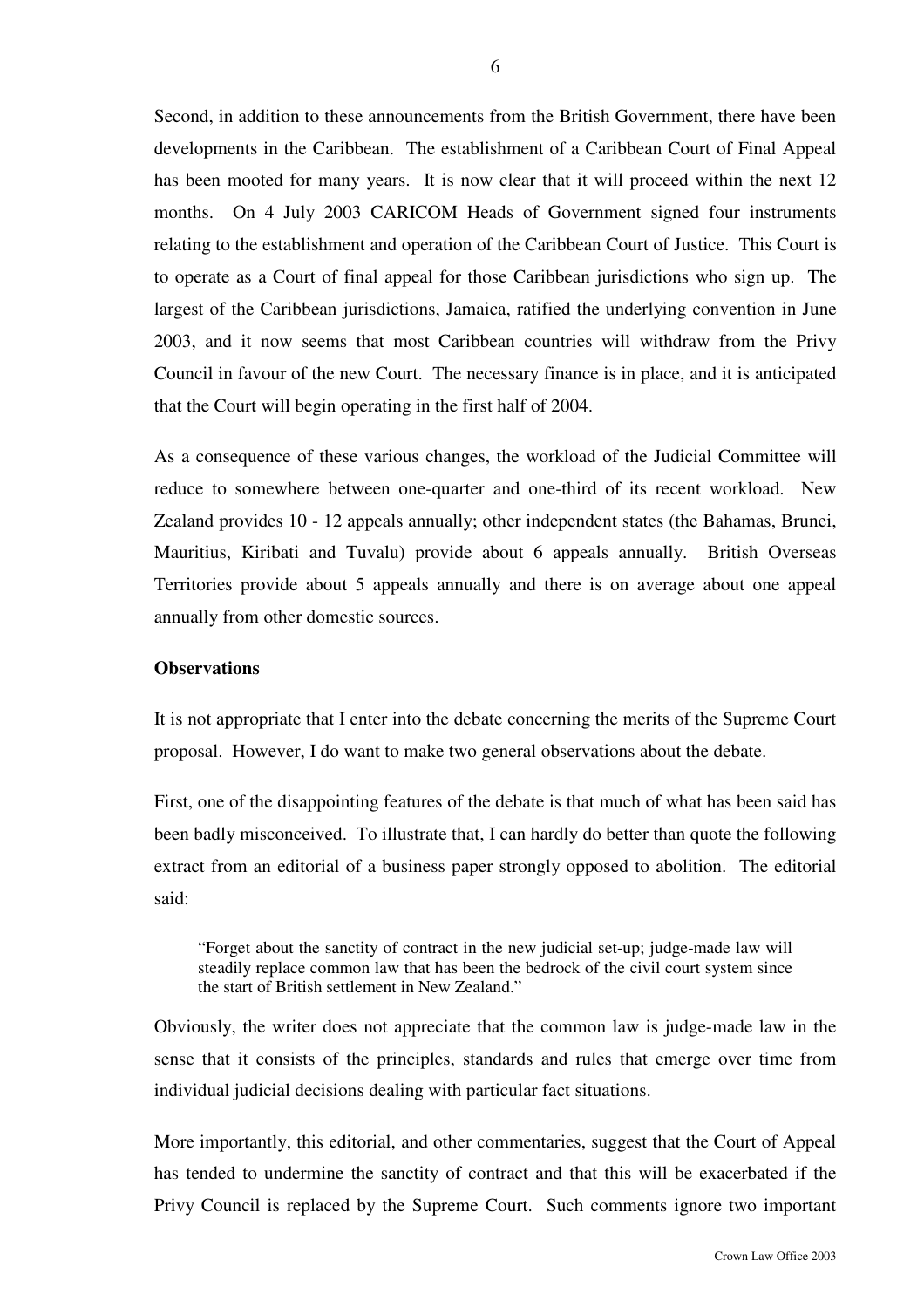facts, however, the first being that if there has been an undermining of the sanctity of contract in New Zealand it has come about largely as a result of legislative action, the second being that the evidence simply does not support the assertion that the Privy Council has a greater concern for commercial certainty than the Court of Appeal.

Dealing with the first point, in a series of statutes introduced through the 1970s and 1980s Parliament has replaced or supplemented the common law applying to contracts in important ways, and gave the Courts broad remedial discretions to do what they consider to be fair or just in the particular circumstances of individual cases, including in some instances the power to vary contracts. These statutes include the Illegal Contracts Act 1970 (which sought to litigate the harsh effects of the common law in relation to illegal contracts), the Contractual Mistakes Act 1977 (which gave the Courts the power to grant a greater range of relief than had been possible under the common law where contracts were entered into under mistake), the Contractual Remedies Act 1979 (which deals with precontractual misrepresentations and, subject to the individual contract, gives the Court discretion to grant a range of remedies in misrepresentation cases) and the Contracts (Privity) Act 1982 (which allows a person who is not a party to a contract to sue on the contract in certain circumstances). To these must be added the Fair Trading Act 1986, and in particular s 9, which creates a broad based liability for misrepresentation, enabling claimants to bypass the limitations of the law relating to misrepresentation in contract and in tort. Again, it gives the Court a broad power to grant remedies, including the power to vary contractual obligations.

An English academic, writing in 1982, said of the New Zealand contracts statutes that if they had been introduced in England they would "drive the world's merchants and their disputes away from the City of London". Professor Coote, who was one of the architects of the legislation, said in a recently published article, that these statutes had posed a significant threat to the security of contract in New Zealand, contrary to his expectation when they were introduced. If these statutes have not driven business away from New Zealand it seems unlikely that abolishing the right of appeal to the Privy Council will.

Second, in my view the evidence does not support the proposition that the Court of Appeal tends to undermine sanctity of contract while the Privy Council upholds it. Such dogmatic characterisations are not justifiable. For example, some of those opposed to the abolition of the right of appeal to the Privy Council cite the decision of the Privy Council in the *Dymocks* case as illustrating the need to retain access to the Privy Council. However, if the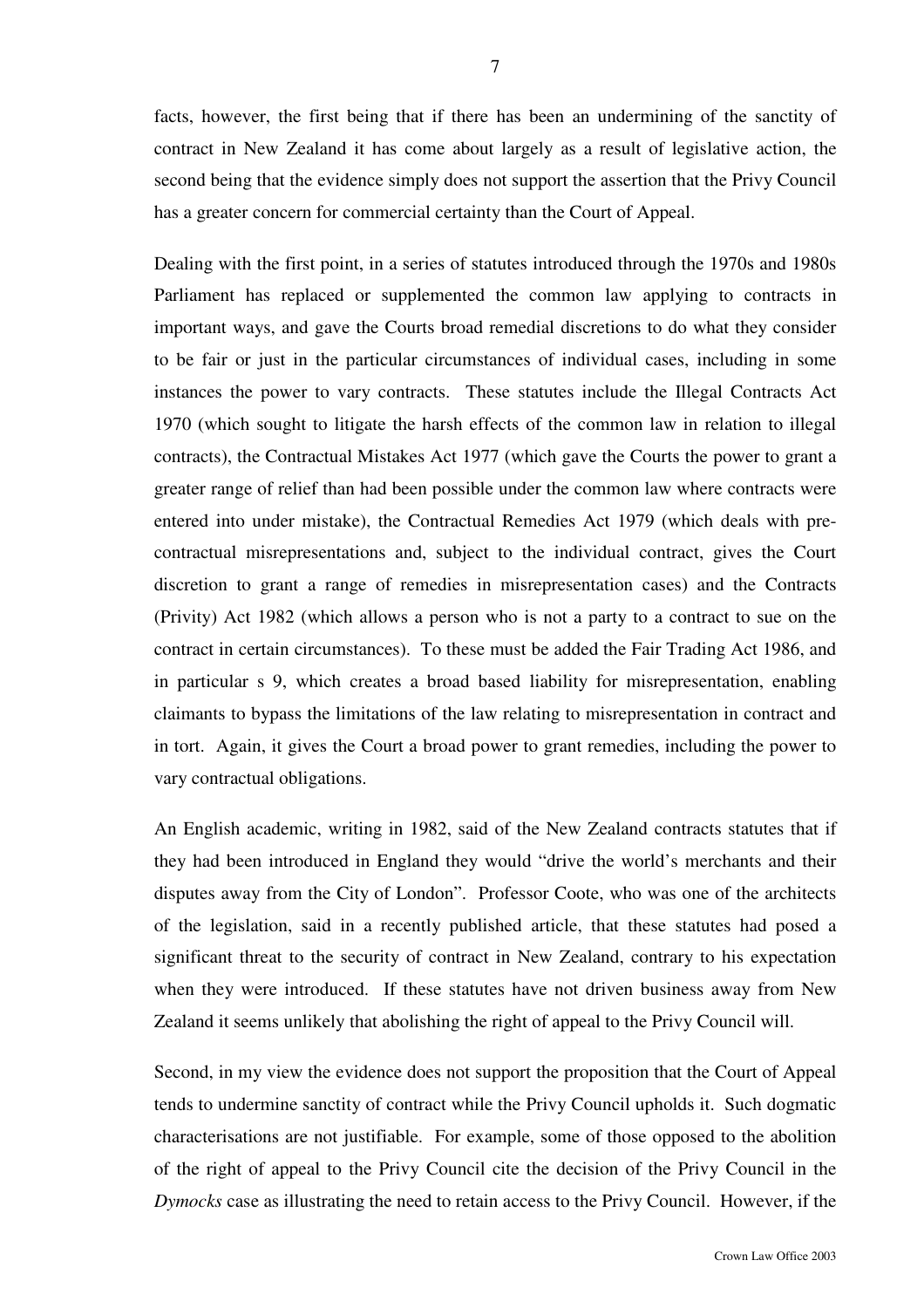preservation of commercial confidence is what concerns people, the following paragraph of Their Lordships' judgment must be noted:

"However, before leaving this issue [the implication of a duty of good faith] Their Lordships wish to say a word or two about the Court of Appeal judgment on it. Although the Court of Appeal decided the point on the ground that the necessary expert witness was not before the Court, they made a number of comments suggesting that 'there is no room' for superimposing a general duty of good faith, that to do so conflicts with requirements of certainty in commercial contracts, and that franchise agreements are not analogous to employment contracts (where duties of good faith are implicit). These comments suggest that, in their view, the development of the law so as to make an obligation of good faith implicit in the relationship between franchisor and franchisee (as in the case of partnership and other joint venture agreements) is not desirable. Their Lordships proposed to express no concluded view on these comments and wish to reserve their opinion on the suggestion that the implication of an obligation of good faith in the relationship between franchisor and franchisee would be an undesirable development."

Such an approach plainly does not enhance commercial certainty.

Some have argued that the establishment of a Supreme Court will promote judicial activism. But again, Parliament has asked the courts to perform tasks such as interpreting generally worded Treaty clauses and developing and applying the New Zealand Bill of Rights Act 1990 and the Human Rights Act 1993, and in so doing has required the courts to be "judicially active". And that will be so whether it is the Privy Council or the Supreme Court that is our final court of appeal.

My first point is then, that throughout the debate, and I am sure on both sides, much has been said that is rhetoric rather than reason, mythology rather than fact. Whatever decision Parliament ultimately makes, it should be principled, and based on an accurate appreciation of the facts.

Second I come to a more serious concern, namely the damage done to judicial institutions in the course of the debate, specifically to the High Court and Court of Appeal. Forceful comments have been made to the effect that New Zealand must retain the right to appeal to the Privy Council because New Zealand judges are simply not up to it, or because there are doubts about their ability to be truly independent.

The lack of competence argument takes a moderate and an extreme form. The moderate form focuses on size and says that a country like England with [54] million people will inevitably produce more and better Judges than a country like New Zealand with 4 million people. Sir Robert Stout addressed this point in the article to which I referred earlier.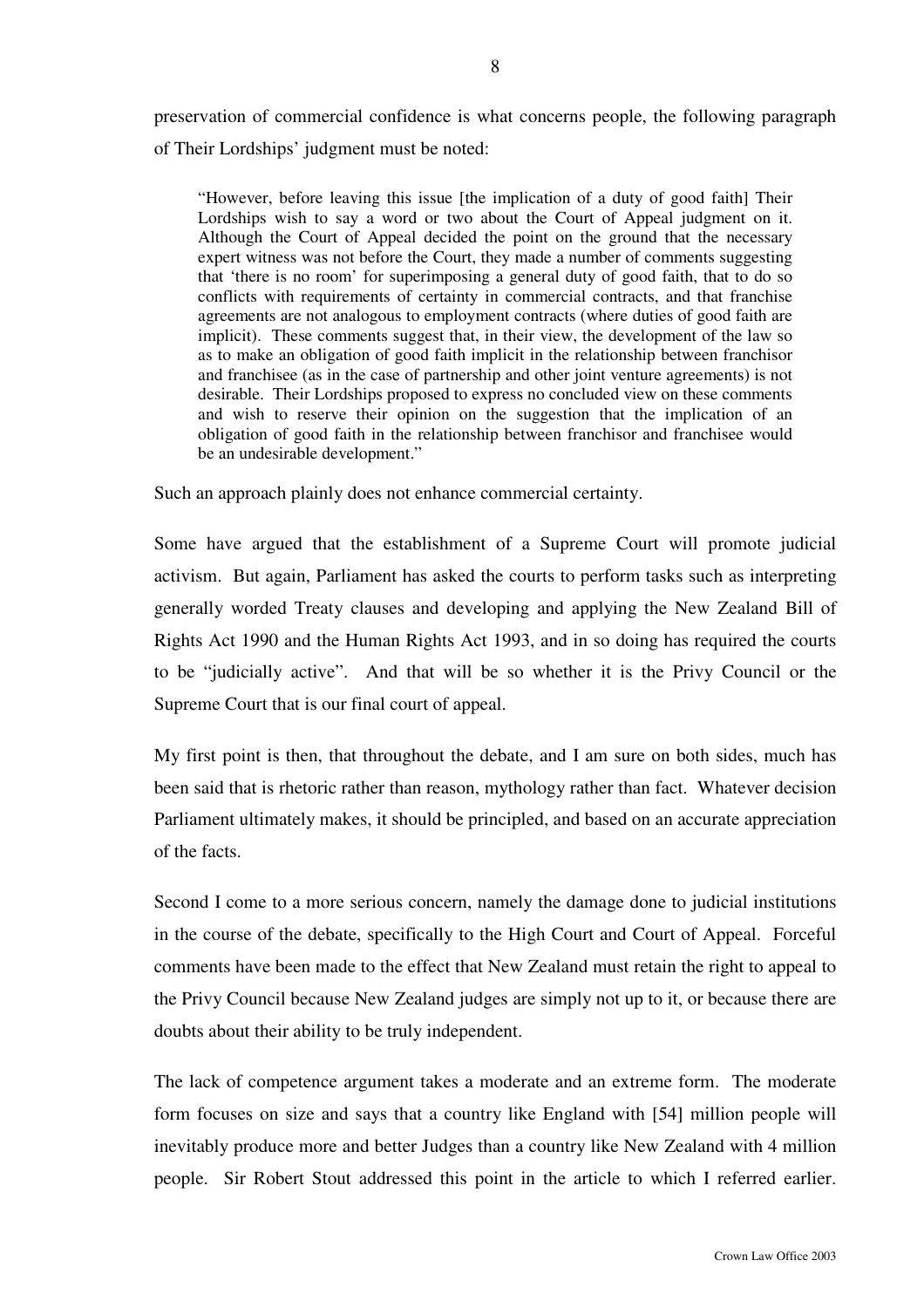Having noted the argument he said:

"We do not suggest that our legislators should come from the United Kingdom, or that men should be appointed by the Sovereign, on the advice of his British Cabinet, to administer our affairs. Nor do we go abroad for our bankers or editors, or lawyers, or doctors, or miners, or farmers. Our varied industries can be guided and controlled by men who are Natives of Australasia. Can it be said that our race in these Southern Colonies is not able to produce men who possess the judicial faculty? We do not think so, for the vast majority of our law suits are decided by colonial Judges."

A more extreme version of the competence argument is reflected in the following submission to the Select Committee by a senior silk:

"Most counsel consider the standard of the Court of Appeal is disappointing."

After commenting on the background of the existing members of the Court, the submitter went on:

"The quality of the Court's judicial reasoning has suffered to a considerable extent from the members' lack of experience, a serious workload overload, and the perception of many at the Bar that some members' mental horsepower is not up to an appellate standard. Many recent decisions of the Court have been poorly reasoned and of an unacceptable standard."

The submitter then criticised the High Court:

"The state of the High Court Bench is also a cause for concern at present. It is in the process of sustaining a large number of retirements…. Their replacement necessarily lack experience. It is a sorry fact that appointment to the Bench is no longer regarded as attractive to, or the pinnacle of the legal career of our top barristers. Appointments are being made from the second eleven."

It is true that over the past decade successive New Zealand Attorneys-General have brought a greater diversity of experience onto the High Court Bench (and also into the Court of Appeal). It is no longer the assumption that High Court Judges must be drawn simply from the ranks of senior barristers, and in any event it is clear that some senior barristers are not well suited to judicial life. Further, in England where judicial appointments have been made predominantly from the Bar, there is a clear recognition of the need to achieve greater diversity within the judiciary. The Lord Chancellor's discussion paper on *Judicial Appointments* notes that the current judiciary in England is overwhelmingly white, male, and from a narrow social and educational background, largely reflecting the makeup of the legal profession, and the Bar in particular. However, the nature of the legal profession is changing, and the Bench must change with it, subject always to the fundamental principle that the appointment of Judges must be based on merit.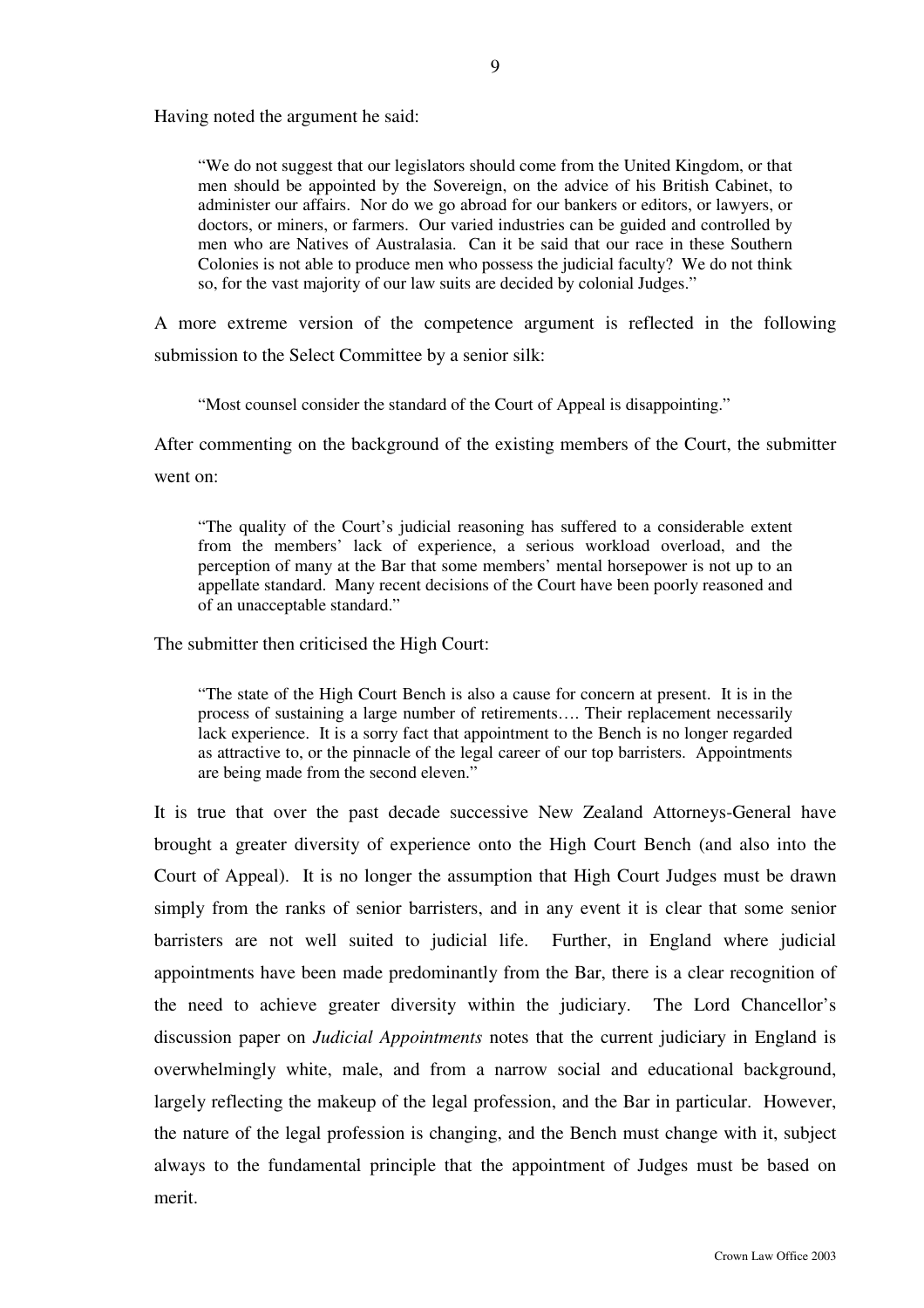That said, the High Court Bench should, of course, contain Judges who have been senior barristers, as indeed it does. It is true that some senior barristers are reluctant to accept judicial appointment, certainly outside their home cities. But the consequence is not that New Zealand's High Court consists of the "second eleven" or that there is at the Bar a significant group of barristers who would collectively comprise a better senior judiciary than currently sits. We should not forget what a former Canadian academic who had recently become a judge told an audience of academics shortly after one of his early decisions had been overturned on appeal - "it's not as easy as it looks".

The submitter then moved on to the question of independence. He said:

"I join the chorus of my colleagues who have publicly stressed the importance to the decision of abolition, of the loss of independence that would occur if appeals to the Privy Council are to end. The Law Lords are not interested in the identity of the parties to the appeal or any political or reputational fall-out that may result from their decision. They truly fulfil the obligation of all Judges taken in terms of the judicial oath and do right to all manner of people after the laws and usages of New Zealand without fear or favour. In a small community like ours, where the Executive arm of Government, and the Court of Appeal whose work would be reviewed by the proposed Supreme Court, are all in the same town, it will be very difficult to have any confidence at the same level of independence would be possible."

The suggestion is that Judges of the Court of Appeal, and of the Supreme Court if it is established, are incapable of meeting their judicial oaths - that Wellington's small size and the co-location of important judicial, legislative and executive organs make judicial independence impossible. Presumably the High Court Judges who sit in Wellington are equally incapable of acting independently.

If that suggestion were true, it would strike at the heart of the judicial function, and of our capacity to live by the rule of law. Fortunately, the claim is nonsense. There is no sense in which Judges based in Wellington lack independence or in some way improperly favour the Crown's interests – I and other Crown Counsel bear the scars to prove it! As Mr Travers, the doyen of the Bar who spoke at the special sitting 100 years ago said, New Zealand judges, like the rest of us, undoubtedly make mistakes; but their integrity and their commitment to their oaths of office cannot fairly be challenged.

There is another version of the lack of independence argument. It says that because New Zealand is a small and comparatively isolated South Pacific community, access to the neutral, independent arbiter that the Privy Council represents is necessary to maintain the confidence of international commercial community in New Zealand. While this is a more